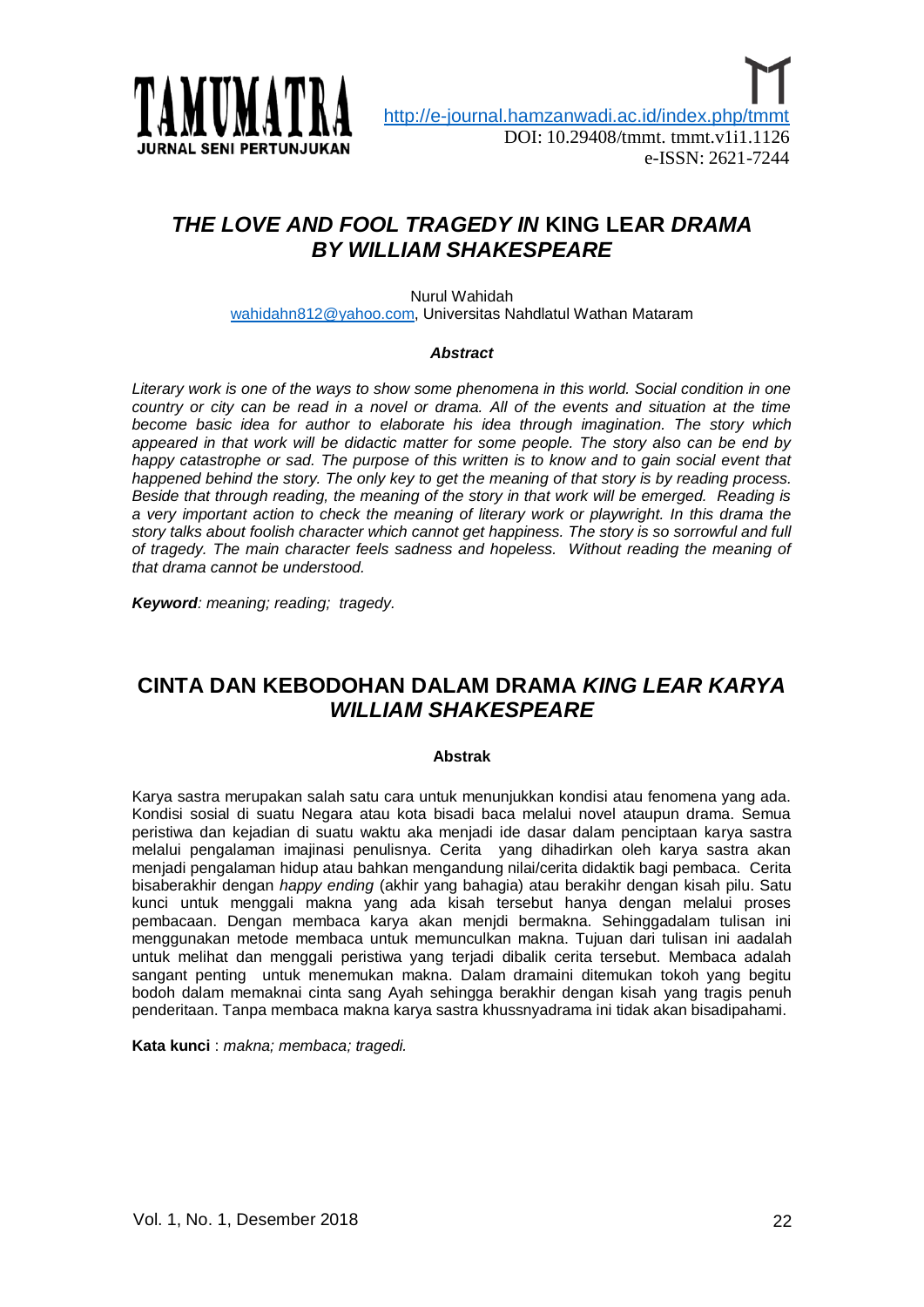

## **BACKGROUND**

William Shakespeare was born in [Stratford-upon-Avon,](http://en.wikipedia.org/wiki/Stratford-upon-Avon) Warwickshire, [England](http://en.wikipedia.org/wiki/Kingdom_of_England) in 1564-1616. His life is in the English Renaissance or in the Elizabethan Era. And his occupation is a playwright, poet, and actor. Rowse (1963:14) explains that Warwickshire is the heart of England, and it was by one of those historic properties that illuminate things that Shakespeare, in whom the English people are most fully and faithfully mirrored, should have been born there in the Elizabethan Age. These things, place and time--the vary dates 564- 1616--are significant.

Reading Shakespeare"s works, we will concern with the time or period of his creation. If we want to know about his playwrights deeply, a common explanation must be explored. So, the works of Shakespeare can be divided into four periods, base on his experience and growth of his spirit or principle. In Samekto (1998:28) describe that; the **First period** is called by experiment or beginning period, it is about (1588-1596). In this time, Shakespeare tried his hands at virtually every current kind of dramatic works. Most important works in this era are *"Love"s Labour"s lost",* "*Romeo and Juliet*", "*Two Gentlemen of Verona", "Comedy of Errors", "Richard III",* and *"King John"*. The **second period** was extending from 1594 to 1601). In this period, Shakespeare's product was occupied chiefly with chronicle - history plays and happy comedies, for example: "*Richard II"*, "*Henry IV"*, *"Henry V", "Midsummer Night Dream",* "*The Merchant of Venice", "Much a Do About Noting",* and "*Twelfth Night*". The **third Period** is marked by the depression, and gloomy. It was extending from 1601 to 1608. His work in this era include Shakespeare"s great tragedies and certain cynical plays, for example: "*Julius Caesar"*, *"Hamlet", "Othello", "King Lear", "Macbeth", and "Antony and Cleopatra"*. And the **fourth period** is more about calm condition or quiet time. And it was only extending for two or three years. The work was to express the serene philosophy of life in which he himself must have now taken refuge. The works were the noble and beautiful romancecomedies *"Cymbeline", "The Winter"s tale"*, and "*The Tempest"*.

But, for the aim of this paper will be discussed about the tragedy of *"King Lear"* by William Shakespeare. *King Lear* is one of the big tragedy in which it written in the second period, the period marked by the depression and gloomy about 1602-1608. This tragedy shows about proper soul and the development of artistic its writer. Base on the title of this paper, the problem will be depicted are the fool and the madness of the King Lear"s tragedy. As we know that, King Lear is a tragedy about a King of Britain, when he was in old condition that he cannot run the kingdom, so he wants to give his three daughter of the heritage. The King"s hope to his daughter will continue his empire as he had done.

As I mention above, that the story opens in ancient Britain, where the elderly King Lear is deciding to give up his power and divide his realm amongst his three daughters, Cordelia, Regan, and Goneril. Lear's plan is to give the largest piece of his kingdom to the child, who professes to love him the most, certain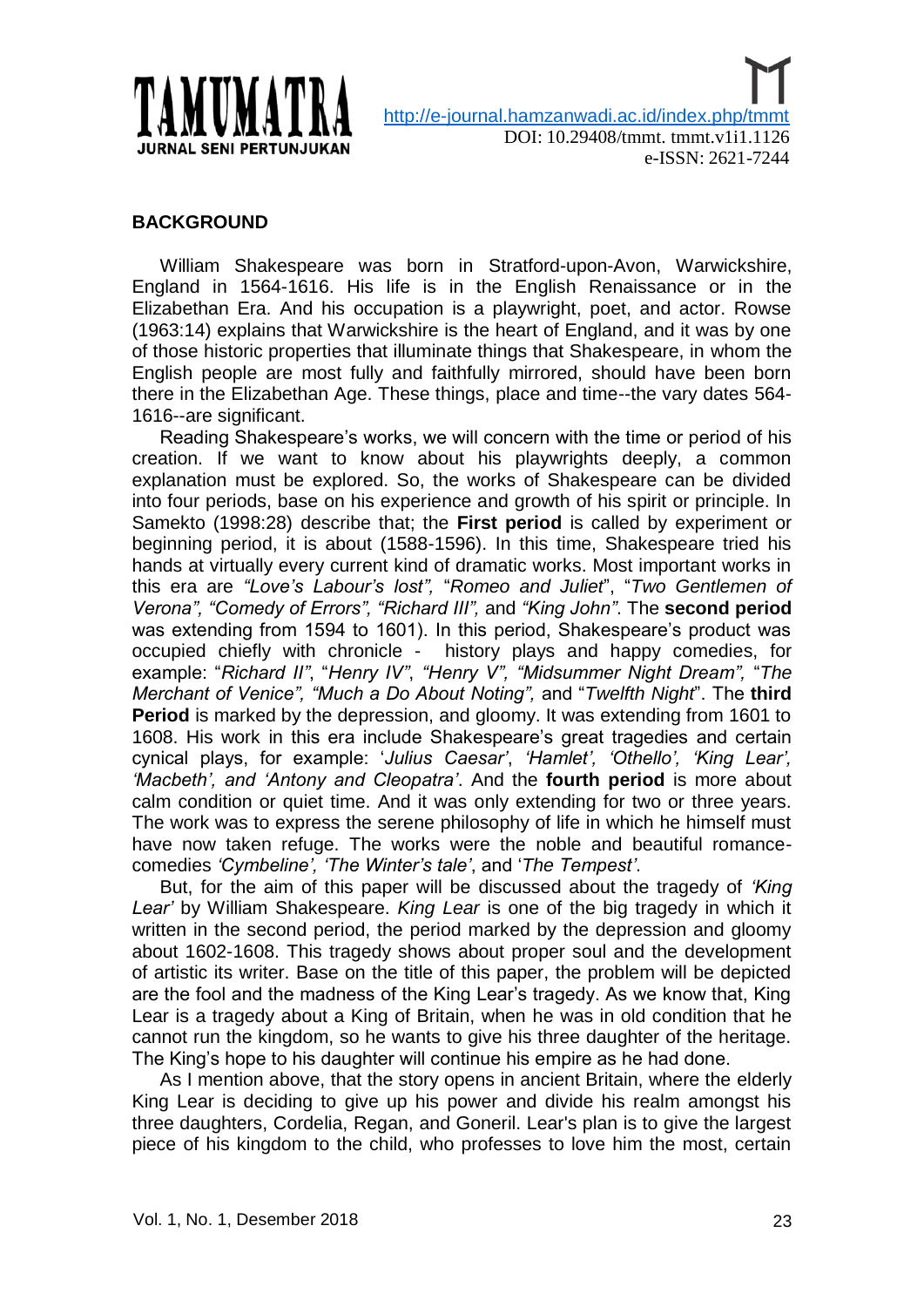

that his favorite daughter, Cordelia, will win the challenge. Goneril and Regan, corrupt and deceitful, lie to their father with sappy and excessive declarations of affection. Cordelia, however, refuses to engage in Lear's game, and replies simply that she loves him as a daughter should. Her lackluster retort, despite its sincerity, enrages Lear, and he disowns Cordelia completely. When Lear's dear friend, the Earl of Kent, tries to speak on Cordelia's behalf, Lear banishes him from the kingdom. (Mabillard, 2012).

According to Irvine (2006:6) base on his guide book, he mentions about the fact character of all the artists of the King Lear"s tragedy such as: *King Lear* is the aging British monarch (father of Goneril, Regan, and Cordelia) whose bad judgment and arrogance eventually dooms his family and the security of his kingdom. *The King of France* is the successful suitor for Cordelia's hand in marriage who later helps Cordelia save her father. *Goneril* is Lear's eldest daughter and Albany's wife; a ruthless with her sister, Regan, to strip Lear of all power, pride, and dignity--even leading an armed revolt against her father. *The Duke of Albany* is Goneril's husband, who stays true to his brave and decent nature. *Regan* is Lear's second daughter and Cornwall's wife; as cruel, devious, and evil as Goneril, she jooins her sister in seeking Lear's destruction. *The Duke of Cornwall* is Regan's husband, a ruthless fellow who imagines himself a defender the realm Cordelia Lear's youngest (and favorite) daughter, a loyal and trustworthy woman who is disinherited because she refuses to flatter her father. *The Duke of Burgundy* is one of Cordelia's suitors. *The Earl of Kent* a staunch and courageous is member of Lear's court who goes to extreme lengths to support and defend his troubled monarch. *The Earl of Gloucester* is a loyal member of Lear's court who is viciously blinded for his faithfulness to Lear. *Edgar* is Gloucester's elder son, later disguised as Poor Tom, the beggar, who goes to great lengths to protect his father and reign his reputation. *Edmund*  Gloucester's younger, illegitimate son--an evil and resentful man who unleashes a cruel plan to have his brother banished in order t gain Gloucester's riches; also joins with the forces working against Lear. *Oswald* Goneril's steward, he relentlessly carries out his mistress's commands, even to the point of his own destruction. *Curan* is Gloucester's servant. *Old man* is Gloucester's tenant. Fool Lear's Jester and confidant who gives the king good advice in a joking manner. And the last, there are *Knights, Officers, Messengers, Soldiers*, *Servants* and *Attendants*.

From the explanation above, it is obvious that fool and love are the important and interesting aspects to discuss in *King Lear* tragedy. That is why it becomes formal objects in this paper. The problems of this paper can be formulated as: (1) how fool compels *King Lear* to murder by his daughters; (2) How love becomes important role in *King Lear* tragedy?

In this paper will discuss about the two of main issue of King Lear"s tragedy. Here will focus to explain and to describe it. The issues of love and fool are one of important problem in this tragedy. How Shakespeare shows to the audiences about true love and sacrifices to survive love. It is not only about love to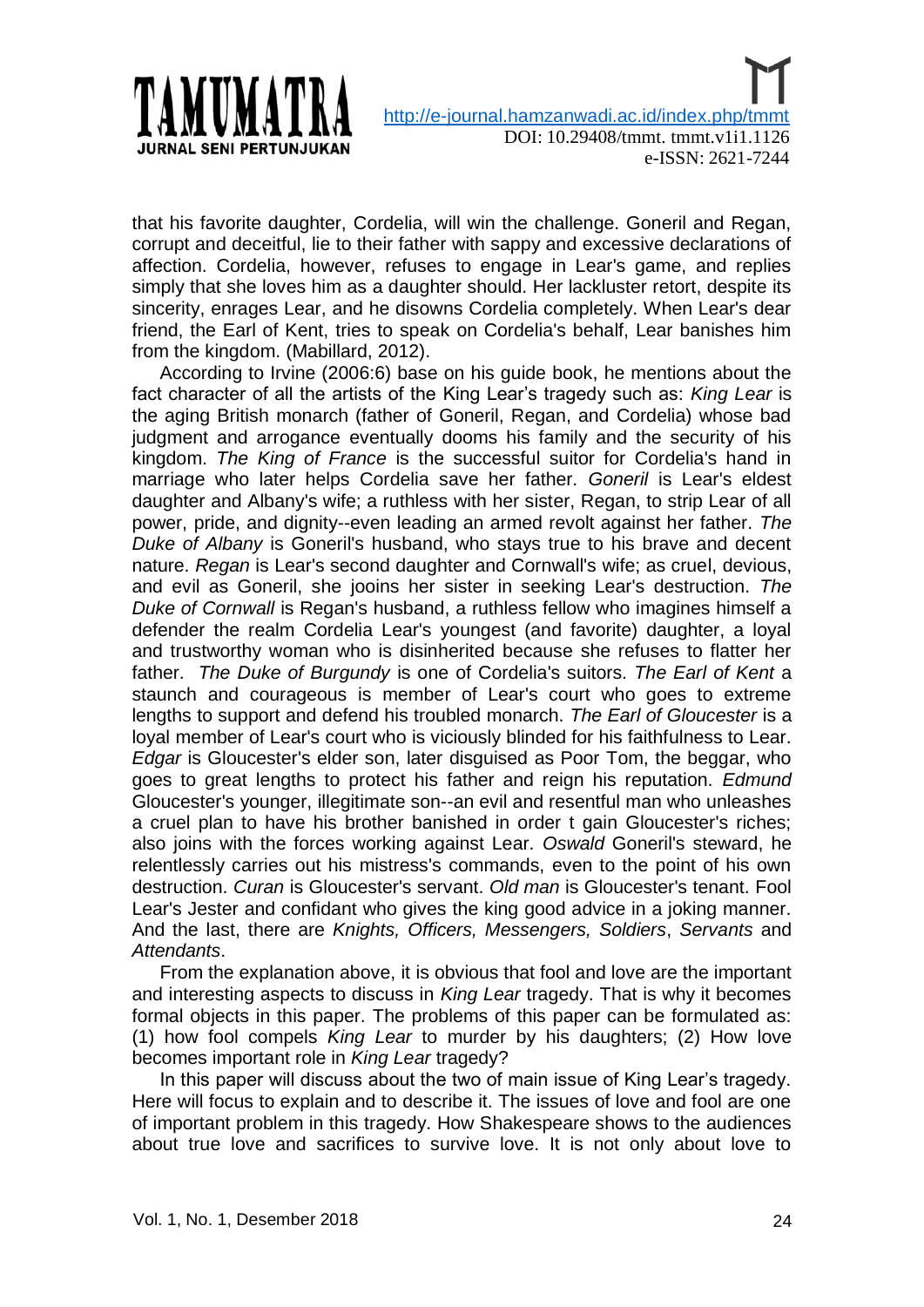

husband/prosperity or reign, but it also love to parents, in this case especially love to her father.

### **The Concept of Shakespearean Tragedy**

Tragedy is one of a serious play with a sad ending. (Bradley in Levin, 1960:149-160) describes about some of the Substance of Shakespearean Tragedy; first Shakespeare"s tragedy represents a nature of the tragic aspect. Second it's content about dramatic view. Third the story begins from the outside, such a tragedy brings before us a considerable number of persons, but it is pre-eminently the story of one person, the "hero", or at most of two, the "hero" and "heroine". Forth it always rest of the single stars. Fifth the story, next, leads up to, and includes, the death of the hero. And Sixth, Shakespeare"s tragedy is concern always with persons of "high degree"; often with kings or princes. All of these characteristics of the tragedy may be found in some of Shakespeare's tragedy commonly. It's also enable us to know the point or the meaning and the value that we can take from the story.

In addition, Holrnan (1972:531) defined Tragedy is to arouse the emotions of pity and fear and thus to produce in the audience a catharsis of these emotions. Such a definition as this is broad enough to admit almost any drama that is serious and that ends with an unhappy catastrophe, although it's various formulations have been interpreted from time to time in terms of the attitudes and conventions of the age in which the formulations have been made. Its means that, the reality or the main subject of the story cannot be separated from background problem has emerged. Such as like in the Death of Salesman by Miller, it is show with the condition of the non-classis Renaissance, and of course Hamlet, King Lear, and others were an age of Elizabethan England.

### **RESULTS AND DISCUSSION**

King Lear begins in the same as many fairy tales do: "Once upon time, there was a great king who had three daughters. The two older daughters were ugly and mean, but the youngest daughter was beautiful and kind". Shakespeare takes this story, however, and turns it into one of the most moving, horrifying, and despairing tragedies of the English language. We know in the King Lear"s tragedy there are many issues can be analyzed, but in this part, the main issue will be discussed the fool of the Lear. How his two older daughters unbelievable or make Lear become fool by villain act for serving him. And other issue will be discussed here is about "love"—a love with the three daughters of King Lear to him. This issue can be seen in the explanation below: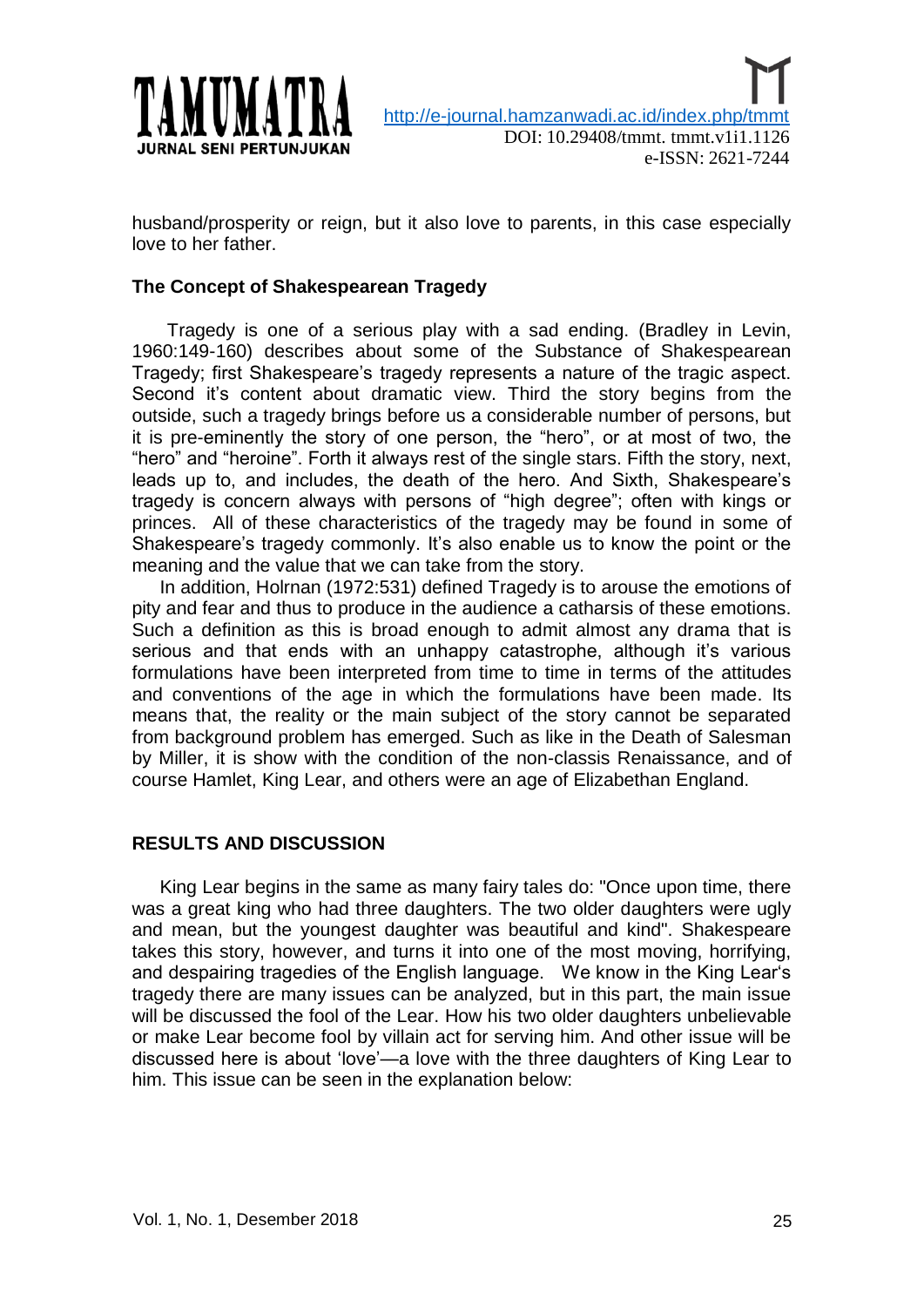

#### 1. **The problem of King Lear's three daughters' Love to him** Act one, Scene I

The Earl of Kent and the Earl of the Gloucester discuss how King Lear will divide the kingdom. Gloucester introduces Edmund as his illegitimate son. Although he is a bit ashamed that he had a son out of wedlock, Gloucester acknowledges Edmund to his son. King Lear enters. He announces that will divide his kingdom in order to prevent any problems. His plan is to retain the name of King and keep a retinue of the one hundred knights, but to leave matters of government to hi sons-in-law. He wishes to give the best third of the kingdom to the daughter who loves him the most. The King asks an eldest daughter to say how much she loves his father.

*GONERIL. Sir, I love you more than words can wield the matter; Dearer than eye-sight, space, and liberty; Beyond what can be valued, rich or rare; No less than life, with grace, health, beauty, honour; As much as child e"er loved, or father found; A love that makes breath poor, and speech unable; Beyond all manner of so much I love you. (Act one, Scene I, p.5)* 

The quotation above, describes that Goneril very love her father. He invites Goneril, his eldest daughter, to express her love first. She uses very flowery language to express her love, and King Lear gives her a third of the kingdom. Goneril says she loves her father *"more than words can wield the matter"*, but she keeps right on speaking. Cordelia actually loves Lear *"more than words can wield the matter*" and she shuts up. Goneril"s statement to her father is only flattery or persuades her father. She loves her father because any something that she really want it. Love base on material requirements. But, Lear didn"t realize that her daughter really love him or not.

*REGAN. I am made Of the self-same metal that my sister is,And prize me at her worth. In my true heart I find she names my very deed of love; only she comes too short; that I profess. Myself an enemy to all other joys, Which the most precious square of sense possesses; And find I am alone felicitate; In your dear highness"s love. (p. 6).* 

Base on the statement above, Goneril and Regan"s empty adulation is more than mere sound to stuff the ears. It is also sweet acid to blind the eyes. Ironically, Goneril says her love for Lear is "Dearer than eye-sight, space, and liberty". Yet instead of sacrificing these precious things for her father, she takes them all away from him. Once Lear is deprived of his eyesight through flattery, everything else can be easily stolen from him. False love is possessive; true love is silent.

The central personal relationship in the play is expressed in the line, "As much as child e"er loved, or father found." In one sense, King Lear is a play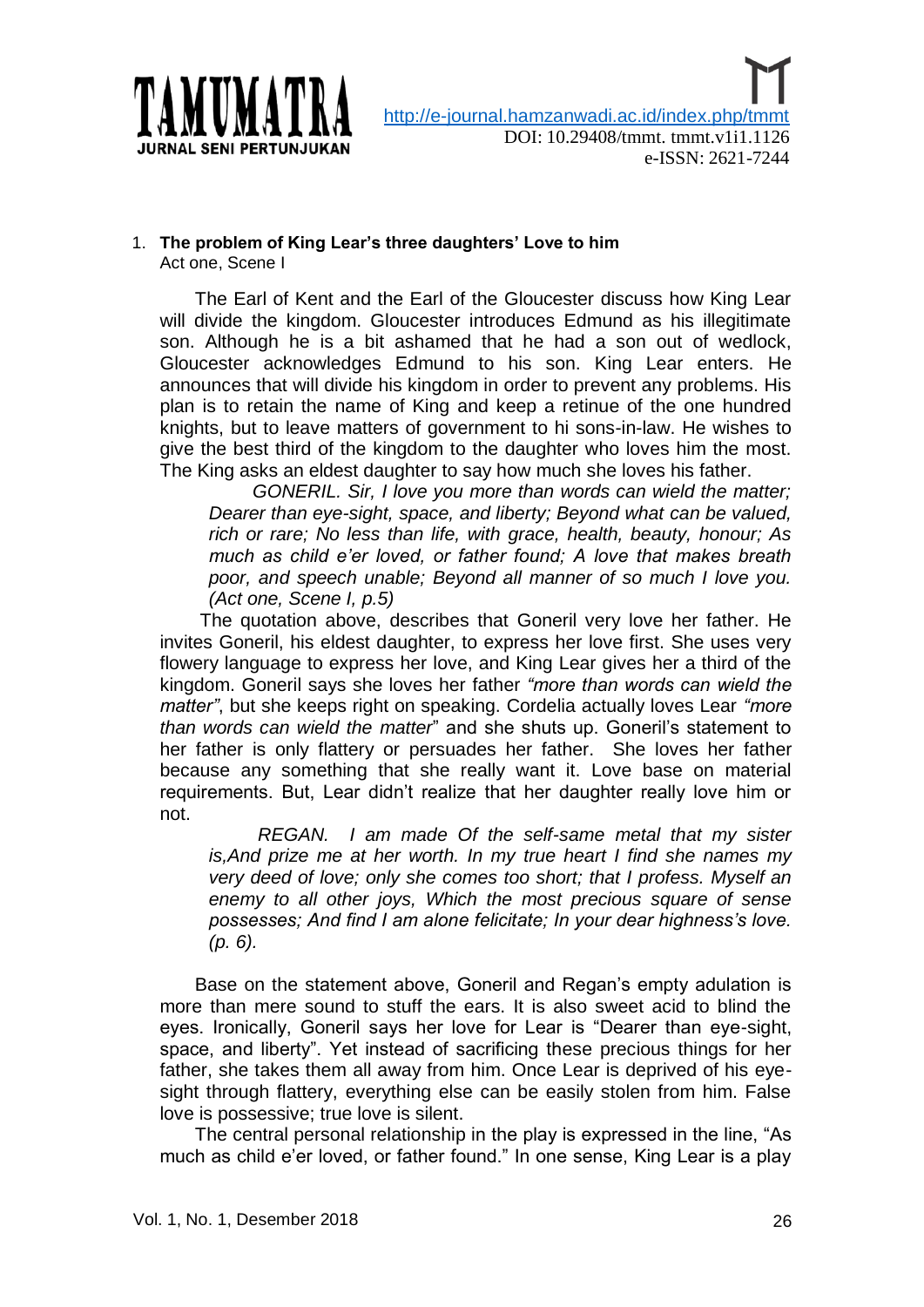

about a child"s love for her father, and a father"s discovery of his child"s unbreakable love. It"s meant that Lear has been blind about her two older daughters' love.

*Although the last, not least; to whose young love The vines of France and milk of Burgundy Strive to be interest"s; what can you say to draw A third more opulent than your sister? Speak*

*Now, our joy,*

*CORDELIA. Nothing, My Lord. LEAR. Nothing! CORDELIA. Nothing. LEAR. Nothing will come of nothing: speak again. (p. 7).* 

Addressing his daughter Cordelia as "our joy, Although the last, not least,," King Lear does not realize that Cordelia will be his last and greatest joy. Before Lear ban come to his final joy, he must re-evaluate the nature of real love.

Speaking I radical absolutes, Cordelia quietly tells her father that her love based on "Nothing". She can only say "Nothing" when Lear asks her what she can say to "draw/A third more opulent than [her] sisters." Lear grossly and blindly misunderstands Cordelia. For Lear love must be base on something, in this case, greed for lands. For Cordelia, love is unconditional, based on no-thing. A Cordelia's "Nothing" means no-thing, or spiritual love. No-thing can measure love because love is infinite. Lear"s "Nothing" means material love which must be based on something. Lear"s value system is materialistic, a system that blinds him to the intangible values that have no physical cause at all.

*CORDELIA. Good my lord. You have beer got me, bred me, and loved me: I return thus duties back as are right fit, Obey you, love you, and most honour you. Why have my sister"s husbands, if they say they love you all? Haply, when I shall wed, that lord whose hand must take my plight shall carry. Half my love with him, half my care and duty: Sure, I shall never marry like my sisters, to love my father all. (p. 9).* 

 From the quotation above, that was tell us about "Love" and this statement also describes with Cordelia's love. She has divided her love into two ways. First love is to her father and half"s love to her husband. Apparently, Cordelia divides her love just as King divides his kingdom—in percentages. Her husband gets half and her father gets half. The profound difference is that what Lear divides is finite and what Cordelia divides is infinite. Spiritual values increase, not diminish, the more they are divided. A miser enjoys gold by hoarding it, but a music lover enjoys a symphony by sharing it.

*The weight of this sad time we must obey; Speak what we feel, not what we ought to say. The oldest hath borne most: we that are young; shall never see so much, nor live so long. (p…).* 

Base on that statement reader find out a truly feeling to whom people we love. People can consider everything that happen after they feel loose of something, and they always wake after rejecting from whom they believe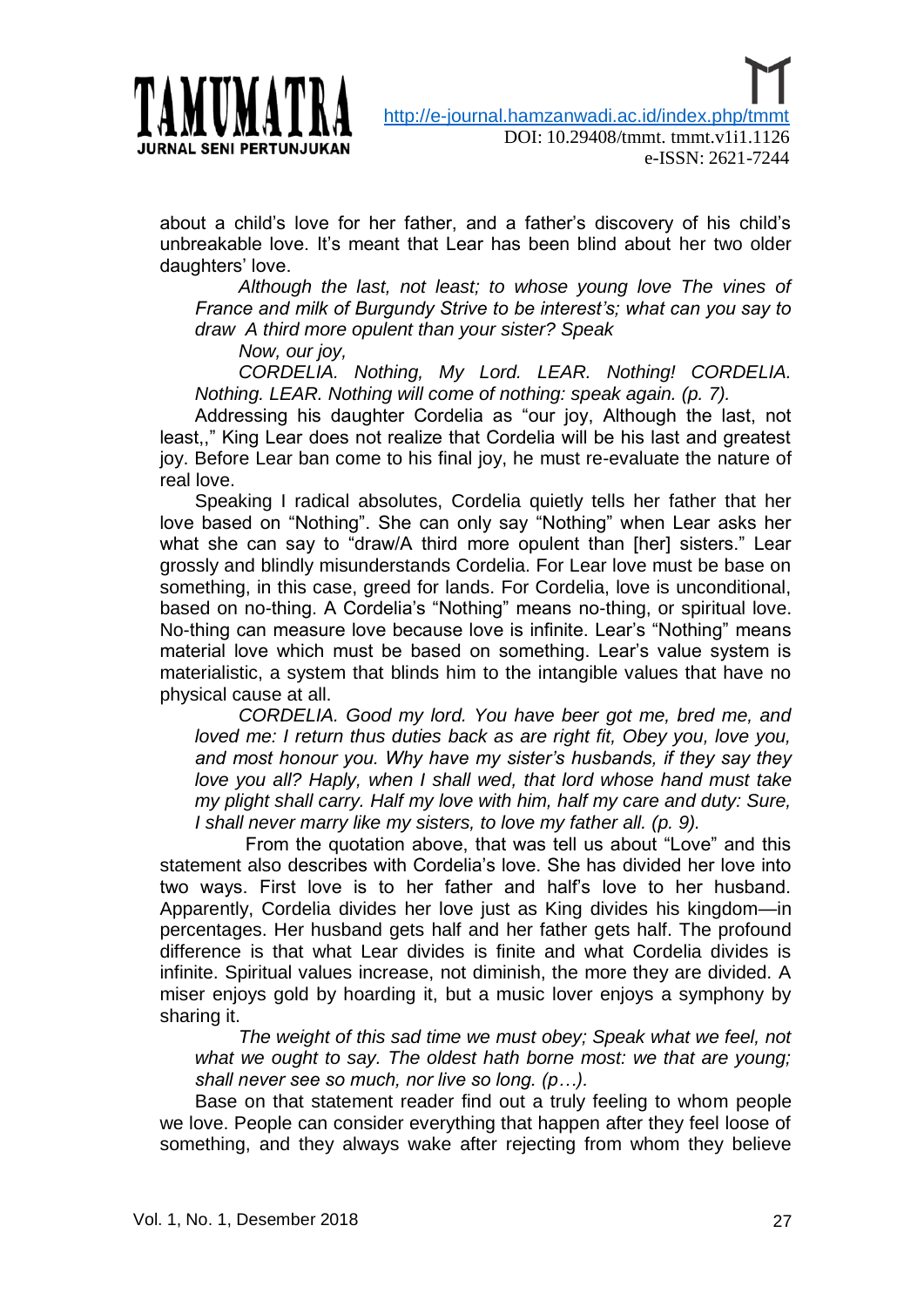

before. It also happened to Lear, he never realize that the children who expresses their love to him will rude and arrogant. After Goneril and Regan get a king that her father gives her, they forget about love that they say to their father.In this tragedy, Shakespeare explicitly told to people that love make somebody friendly or honest. Lear, as a father feel regret to choose which love is really love and false. Finally, Lear can imagine that his young daughter more love him than others. It is become an irony to Lear and so sad when he knows the act of his all daughters to himself. Although Lear feel failure to educate his daughter, he feel satisfy till the end of his live. The main point of this quotation is to show how love really important than material achievements. Yet, people must consider the true or false of love, so they can stay and live longer with whom they love.

#### **2. Fool as a representation in King Lear Tragedy**

 In King Lear tragedy, Shakespeare wants tell us about the problem that any a King which is led by his daughter. The "King" also becomes stupid with his daughter"s attitude; he doesn"t know that a loyalty and affection look like. He become mad and never think of which one is better before making a decision to children. He just sees who has much love and most love him that will receive a kingdom. As matter of fact, the two elder daughters didn"t care her father. Until, one day when her father comes to her castle to present a dinner, it has been failure.

………. ……………

> *OSWALD. He"s coming madam; I hear him GONERIL. Put on what weary negligence you please, You and your fellows; I"d have it come to question; If he dislike it, let him to our sister,*

*……………………………………… Old fools are babes again; and must be used With checks as flatteries,--when they are seen abused, Remember what I tell you. (p. 30).* 

 Base on that quotation above, Lear try to visit his first daughter to see and know how the attitude of his daughters for him. Especially, in which one of his daughter serves and honorable to him. After Lear divides the kingdom to his daughter, he feels worry about the situation can be happened at the end of the wealthy. He cannot belie that his daughter will survive and do the father willingness. When Lear arrives to his first daughter"s castle, his daughter had prepared something to him. Goneril and her servant have done bad thing to her father, she dislike to her father"s appearance. She never prepare about what her father want and hope. She feels angry and doesn"t really want to see her father at the time. Indeed, she drives out him. So, Lear realize that his daughter behavior changeable directly.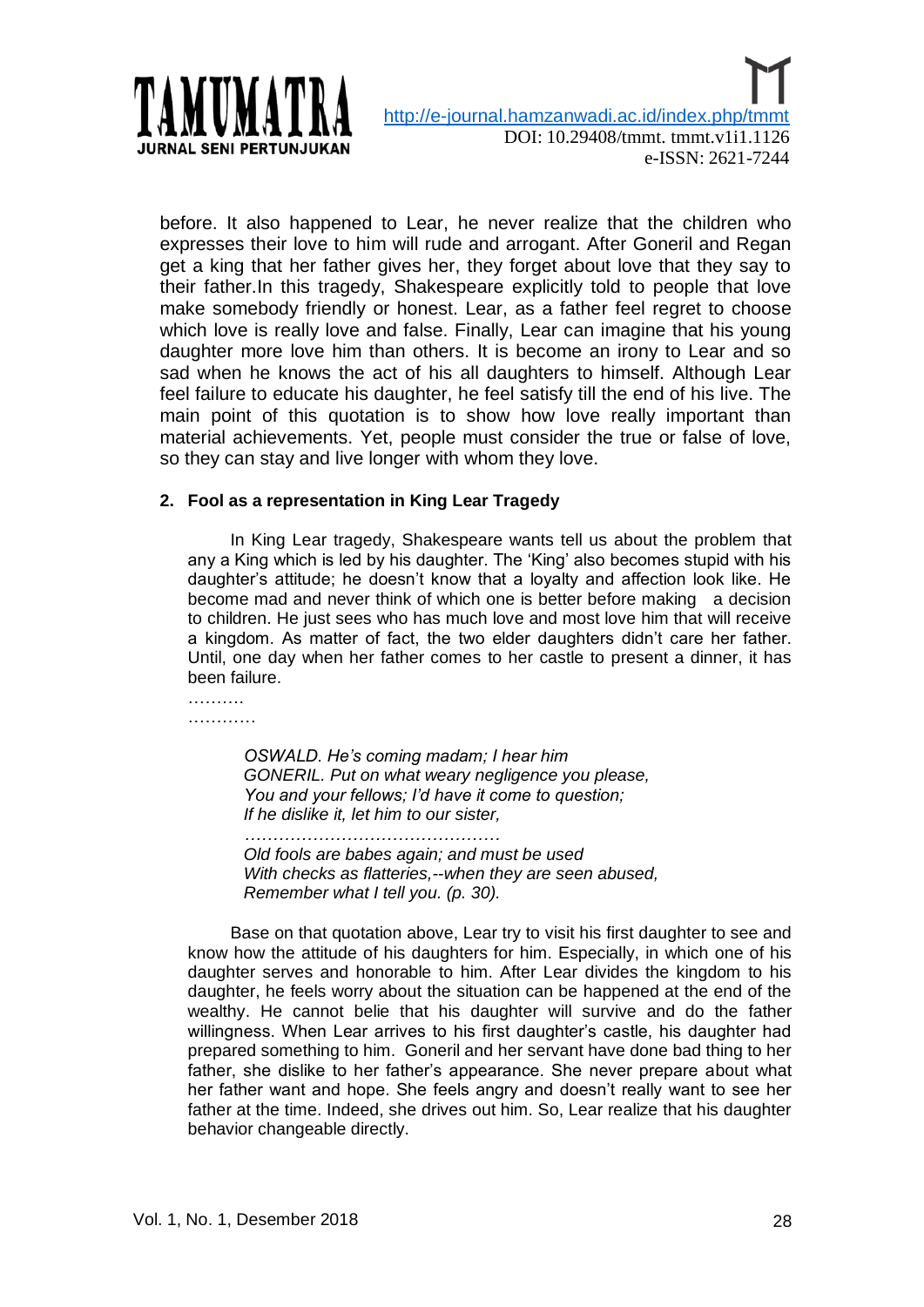

e-ISSN: 2621-7244

*KENT. This is nothing, fool.*

*……………………………. LEAR. Why no, boy; nothing can be made out of nothing. FOOL. (To Kent) Prithee, tell him, so much the rent of his land comes to: he will not believe a fool. LEAR. A bitter fool! FOOL. Dost thou know the difference, my boy, between a bitter fool and a sweet fool?*

*………*

*LEAR. Dost thou call me fool, boy? (p. 35-36).* 

*LEAR. Follow me; thou shalt serve me: if I like thee n worse after dinner, I will not part from thee yet. Dinner, ho, dinner! Where"s my knave? my fool? Go you, and call my fool hither. (p. 32).*

 The explanation of the quotation of the tragedy above, Lear becomes fool and old man in foolish. Two of his daughters never appreciate him seriously. He knows that the true and really he was love is the lady had never thought before. The young lady is more honest and friendly for him. Lear had been used by two old daughters only for take a king and heritance property. Lear feels sad when he knows his daughter never obey to him again. He never imagines that this will be occurred to him. The ending of this tragedy is Lear finds his young daughter—which is loved him surely. But Lear didn"t really if his young lady really loves him before. Her love never been end and never compare with something else.

 It is fact that, Cordelia didn"t want to say her love to her father. Love is base on the material and property only. So, she says that her love is not about king, not about reign, and material status. She just really wants to obey and do hard what she will shows to her father. The true love is not about something, because something or everything never same with love. Her father becomes consider which love is true and which love is false. Lear look feel and regrets about his attitude to his young daughter—Cordelia. Lear looks fool and little bit foolish because of his two old daughter"s deed. Indeed, He never finds that her two lady is very cruel and have heart stingy before.

### **CONCLUSION**

The problem of King Lear is how to purge the unplugged world. Existence must be transformed; creation must be recreated. Two blind fathers must be made to "See better" A double irony leads the way to truth. The first the fathers think they can see, but they cannot. They are blind and do not knows it. The second, their blindness leads them unknowingly to sight. The way to truth or through error; the way to wisdom is through folly. A King (King Lear) argues that